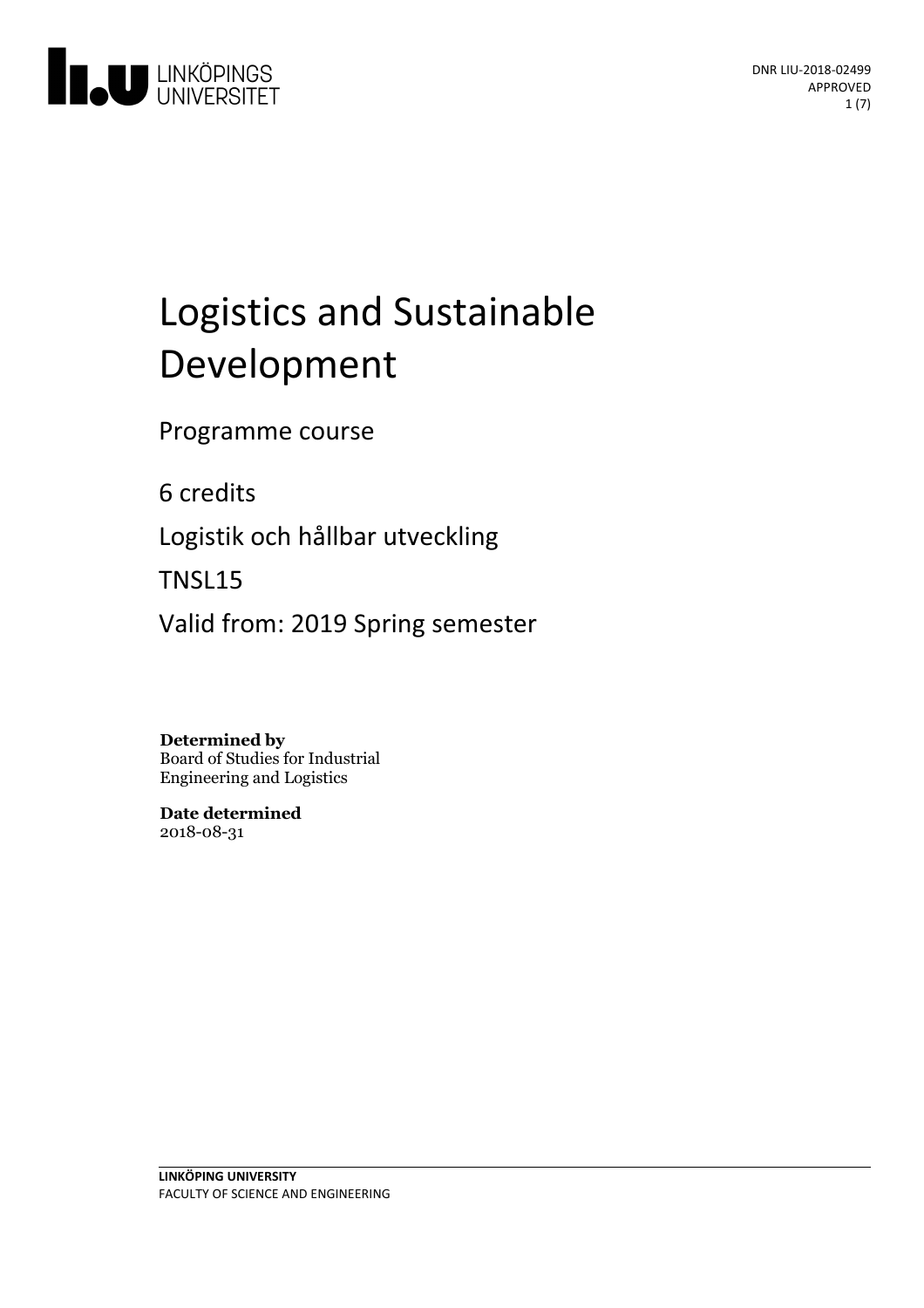# Main field of study

Logistics, Transportation Systems Engineering

## Course level

First cycle

# Advancement level

 $G<sub>2</sub>X$ 

# Course offered for

- Air Transportation and Logistics, Bachelor's Programme
- Civic Logistics, Bachelor's Programme
- Communication and Transportation Engineering, M Sc in Engineering

### Entry requirements

Note: Admission requirements for non-programme students usually also include admission requirements for the programme and threshold requirements for progression within the programme, or corresponding.

# Examination

| LAB <sub>2</sub> | Laboratory work | 1 credits | U.G        |
|------------------|-----------------|-----------|------------|
| UPG <sub>5</sub> | Assignments     | 3 credits | U, 3, 4, 5 |
| UPG4             | Project work    | 2 credits | U.G        |

# Grades

Four-grade scale, LiU, U, 3, 4, 5

### Department

Institutionen för teknik och naturvetenskap

Director of Studies or equivalent Erik Bergfeldt

Examiner Martin Waldemarsson

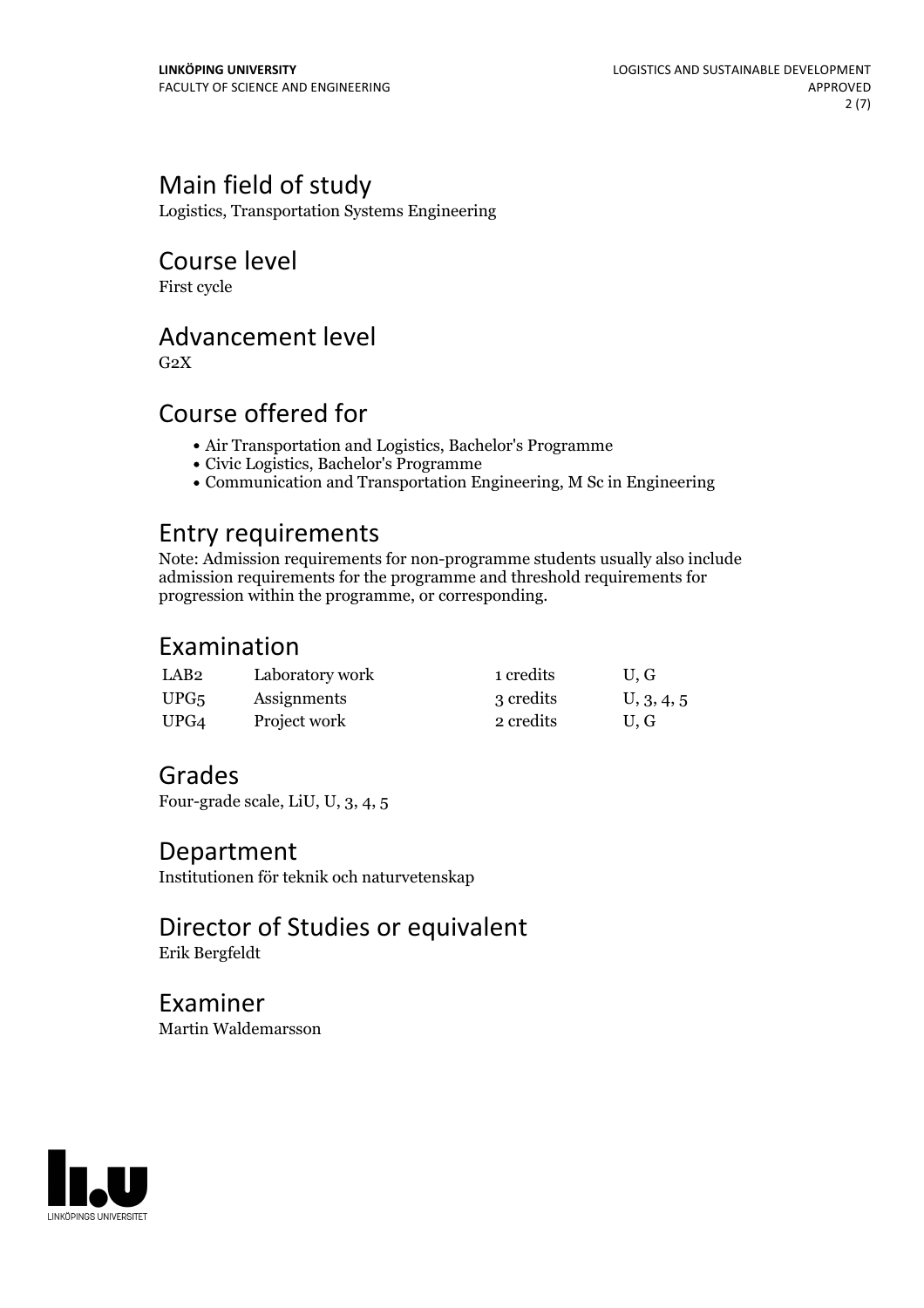# Education components

Preliminary scheduled hours: 30 h Recommended self-study hours: 130 h

# Course literature

### **Books**

McKinnon, Alan C., Browne, Michael, Whiteing, Anthony E., (2012) *Green logistics. [Elektronisk resurs] : improving the environmental sustainability of logistics, second edition* ISBN: 9780749466251, 9780749466268 London ; Philadelphia : Kogan Page, 2012

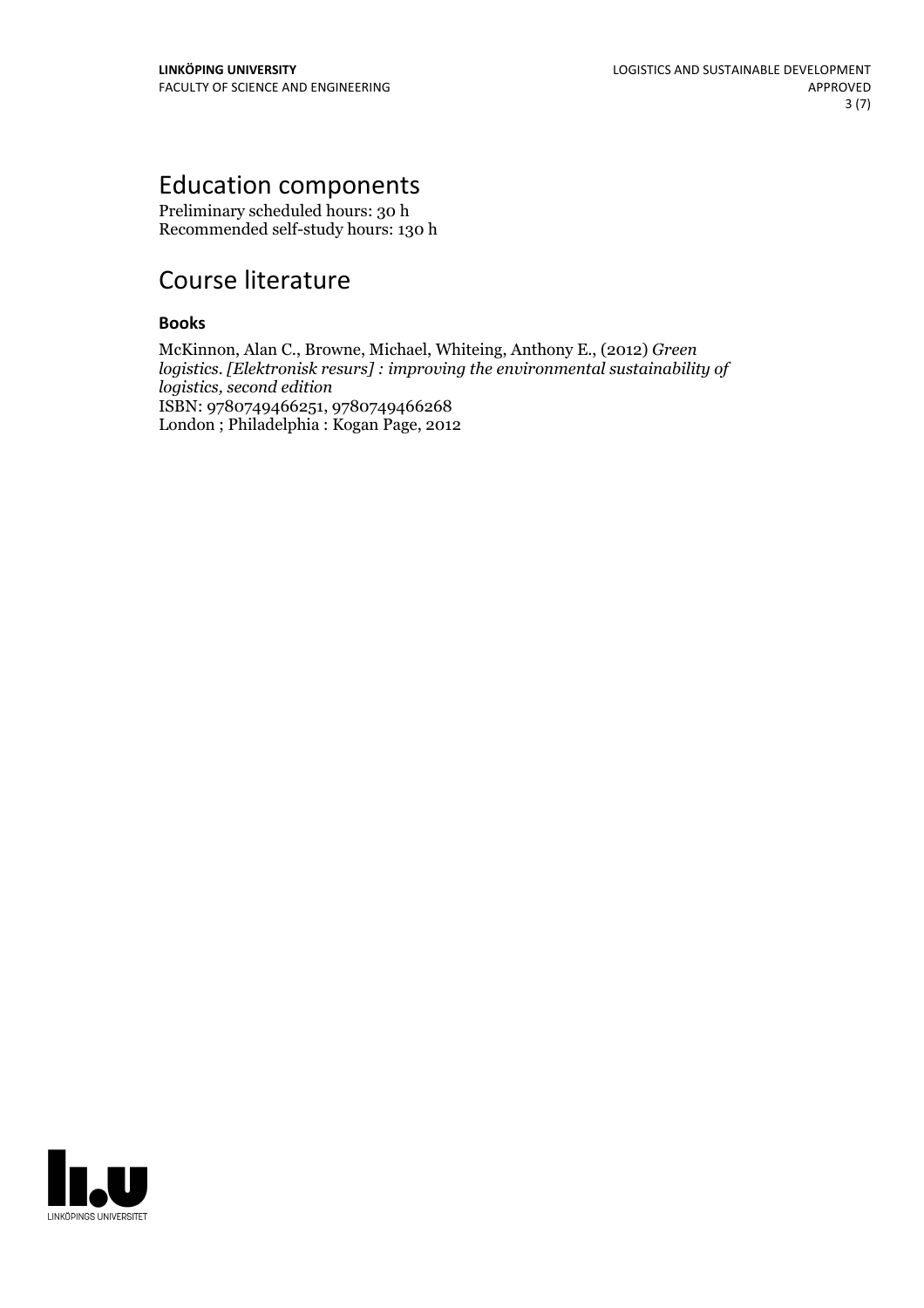# **Common rules**

### **Course syllabus**

A syllabus has been established for each course. The syllabus specifies the aim and contents of the course, and the prior knowledge that a student must have in order to be able to benefit from the course.

### **Timetabling**

Courses are timetabled after a decision has been made for this course concerning its assignment to a timetable module. A central timetable is not drawn up for courses with fewer than five participants. Most project courses do not have a central timetable.

### **Interrupting a course**

The vice-chancellor's decision concerning regulations for registration, deregistration and reporting results (Dnr LiU-2015-01241) states that interruptions in study are to be recorded in Ladok. Thus, all students who do not participate in a course for which they have registered must record the interruption, such that the registration on the course can be removed. Deregistration from <sup>a</sup> course is carried outusing <sup>a</sup> web-based form: www.lith.liu.se/for-studenter/kurskomplettering?l=sv.

### **Cancelled courses**

Courses with few participants (fewer than 10) may be cancelled or organised in a manner that differs from that stated in the course syllabus. The board of studies is to deliberate and decide whether a course is to be cancelled orchanged from the course syllabus.

### **Regulations relatingto examinations and examiners**

Details are given in a decision in the university's rule book: http://styrdokument.liu.se/Regelsamling/VisaBeslut/622678.

### **Forms of examination**

#### **Examination**

Written and oral examinations are held at least three times a year: once immediately after the end of the course, once in August, and once (usually) in one of the re-examination periods. Examinations held at other times are to follow a decision of the board of studies.

Principles for examination scheduling for courses that follow the study periods:

courses given in VT1 are examined for the first time in March, with re-

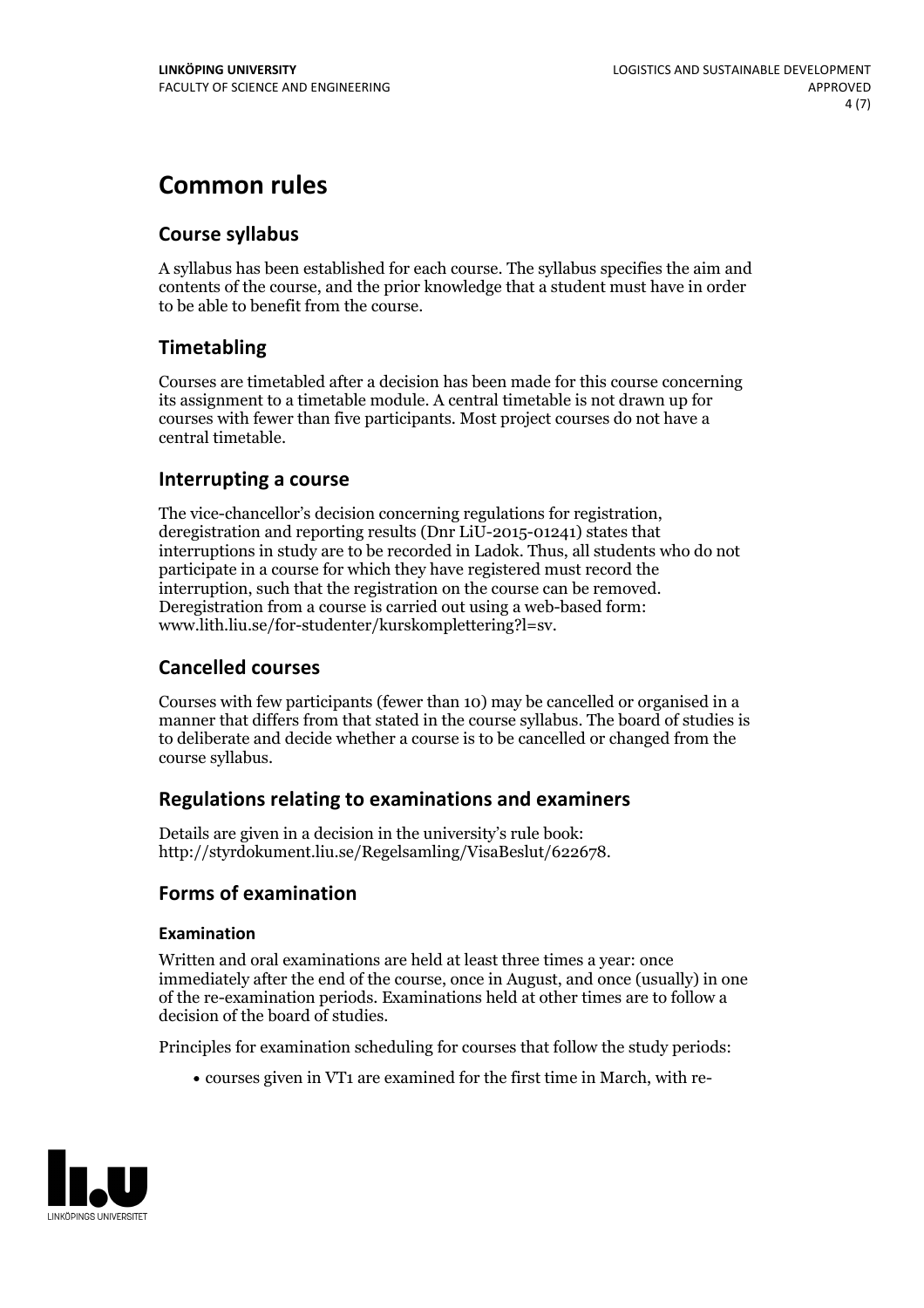examination in June and August

- courses given in VT2 are examined for the first time in May, with re-examination in August and October
- courses given in HT1 are examined for the first time in October, with re-examination in January and August
- courses given in HT2 are examined for the first time in January, with re-examination at Easter and in August.

The examination schedule is based on the structure of timetable modules, but there may be deviations from this, mainly in the case of courses that are studied and examined for several programmes and in lower grades (i.e. 1 and 2).

- Examinations for courses that the board of studies has decided are to be held in alternate years are held only three times during the year in which
- the course is given.<br>• Examinations for courses that are cancelled or rescheduled such that they are not given in one or several years are held three times during the year that immediately follows the course, with examination scheduling that corresponds to the scheduling that was in force before the course was cancelled or rescheduled.<br>• If teaching is no longer given for a course, three examination occurrences
- are held during the immediately subsequent year, while examinations are at the same time held for any replacement course that is given, or alternatively in association with other re-examination opportunities. Furthermore, an examination is held on one further occasion during the next subsequent year, unless the board of studies determines otherwise.<br>• If a course is given during several periods of the year (for programmes, or
- on different occasions for different programmes) the board orboards of studies determine together the scheduling and frequency of re-examination occasions.

#### **Registration for examination**

In order to take an examination, a student must register in advance at the Student Portal during the registration period, which opens 30 days before the date of the examination and closes 10 days before it. Candidates are informed of the location of the examination by email, four days in advance. Students who have not registered for an examination run the risk of being refused admittance to the examination, if space is not available.

Symbols used in the examination registration system:

- \*\* denotes that the examination is being given for the penultimate time.
- \* denotes that the examination is being given for the last time.

#### **Code of conduct for students during examinations**

Details are given in a decision in the university's rule book: http://styrdokument.liu.se/Regelsamling/VisaBeslut/622682.

#### **Retakes for higher grade**

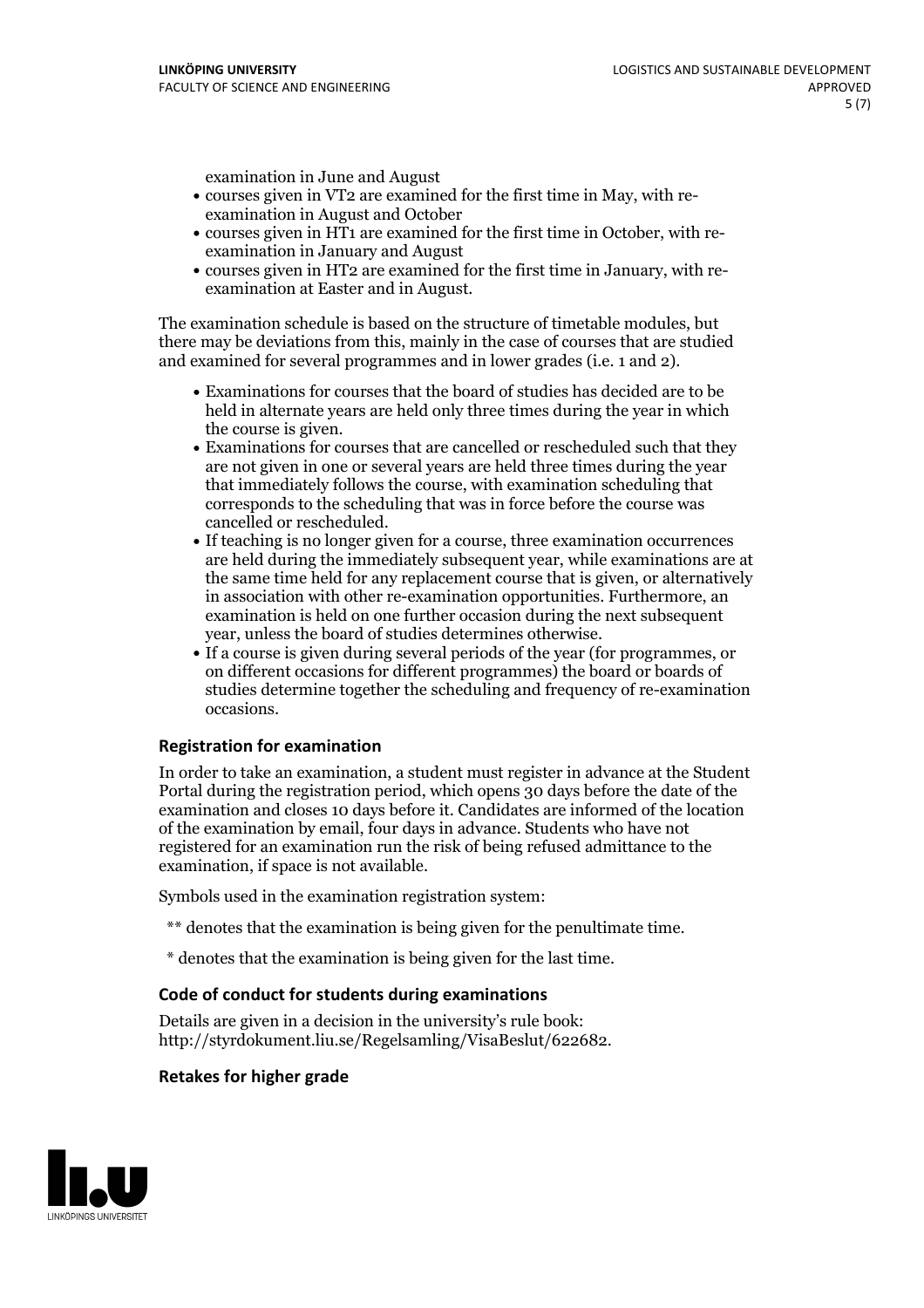Students at the Institute of Technology at LiU have the right to retake written examinations and computer-based examinations in an attempt to achieve a higher grade. This is valid for all examination components with code "TEN" and "DAT". The same right may not be exercised for other examination components, unless otherwise specified in the course syllabus.

#### **Retakes of other forms of examination**

Regulations concerning retakes of other forms of examination than written examinations and computer-based examinations are given in the LiU regulations for examinations and examiners, http://styrdokument.liu.se/Regelsamling/VisaBeslut/622678.

#### **Plagiarism**

For examinations that involve the writing of reports, in cases in which it can be assumed that the student has had access to other sources (such as during project work, writing essays, etc.), the material submitted must be prepared in accordance with principles for acceptable practice when referring to sources (references or quotations for which the source is specified) when the text, images, ideas, data, etc. of other people are used. It is also to be made clear whether the author has reused his or her own text, images, ideas, data, etc. from previous examinations.

A failure to specify such sources may be regarded as attempted deception during examination.

#### **Attempts to cheat**

In the event of <sup>a</sup> suspected attempt by <sup>a</sup> student to cheat during an examination, or when study performance is to be assessed as specified in Chapter <sup>10</sup> of the Higher Education Ordinance, the examiner is to report this to the disciplinary board of the university. Possible consequences for the student are suspension from study and a formal warning. More information is available at https://www.student.liu.se/studenttjanster/lagar-regler-rattigheter?l=sv.

#### **Grades**

The grades that are preferably to be used are Fail (U), Pass (3), Pass not without distinction  $(4)$  and Pass with distinction  $(5)$ . Courses under the auspices of the faculty board of the Faculty of Science and Engineering (Institute of Technology) are to be given special attention in this regard.

- 1. Grades U, 3, 4, 5 are to be awarded for courses that have written
- examinations. 2. Grades Fail (U) and Pass (G) may be awarded for courses with <sup>a</sup> large degree of practical components such as laboratory work, project work and group work.

#### **Examination components**

- 
- 1. Grades U, 3, 4, <sup>5</sup> are to be awarded for written examinations (TEN). 2. Grades Fail (U) and Pass (G) are to be used for undergraduate projects and other independent work.